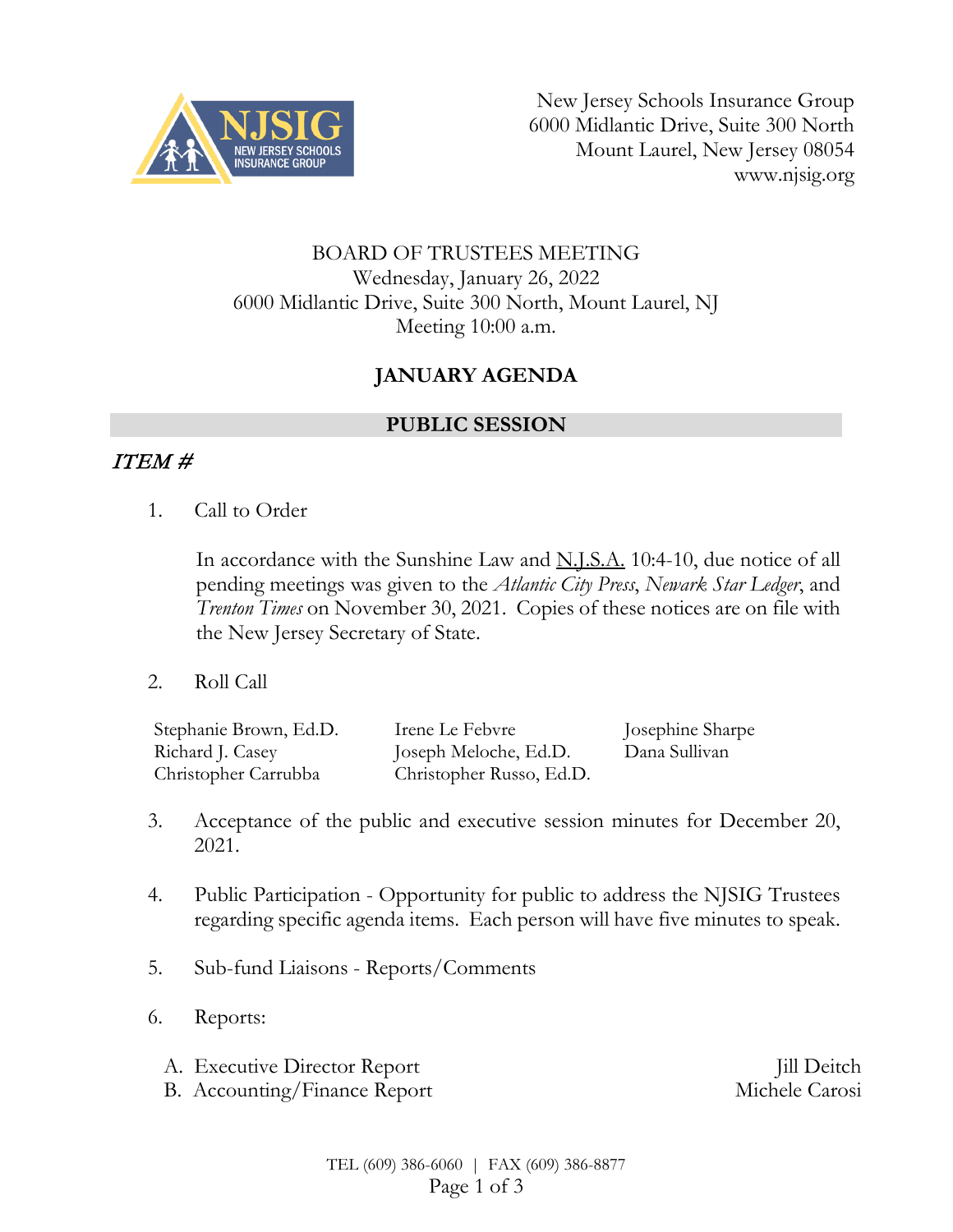| C. Underwriting Report<br>D. Claims Report<br><b>Information Technology Report</b><br>Е.                                                                                                                                                                                                                                                                                                                         | Claire King<br>Sherwin Archibald<br>Jeff Cook                                                                                                                          |
|------------------------------------------------------------------------------------------------------------------------------------------------------------------------------------------------------------------------------------------------------------------------------------------------------------------------------------------------------------------------------------------------------------------|------------------------------------------------------------------------------------------------------------------------------------------------------------------------|
| Discussion Items:<br>7.                                                                                                                                                                                                                                                                                                                                                                                          |                                                                                                                                                                        |
| A. Willis Towers Watson pricing study; timeline<br>B. Reinsurance property renewal meetings, update<br>C. Workers' compensation – COVID-19/rate making challenges<br>D. Cyber coverage, minimum controls, survey<br>E. Virtual sub-fund administrator meeting<br>F. Upcoming virtual broker meeting<br>G. COVID-19 refund, DOBI, update<br>H. AGRiP annual Governance Conference<br>I. NJSIG Trustee nominations | Jill Deitch<br><b>Jill Deitch</b><br><b>Jill Deitch</b><br>Jill Deitch<br>Jill Deitch<br>Jill Deitch<br><b>Jill Deitch</b><br><b>Jill Deitch</b><br><b>Jill Deitch</b> |
| Action Items:<br>8.<br>A. Checking accounts and new claims ratification<br>(NJSIG No. 0122-1)                                                                                                                                                                                                                                                                                                                    | Michele Carosi                                                                                                                                                         |

- 9. New Business
- 10. Executive Session

## **EXECUTIVE SESSION**

## **EXECUTIVE SESSION RESOLUTION**

WHEREAS, N.J.S.A. 10:4-6 et. seq., ("the Open Public Meetings Act"), authorizes public entities to meet in executive session under certain circumstances; and

WHEREAS, the Open Public Meetings Act requires that the Group adopt a resolution at a public meeting to go into private session; now, therefore,

BE IT RESOLVED by the Board of Trustees of the New Jersey Schools Insurance Group that it is necessary to meet in executive session to discuss certain items involving:

- A. Litigation; and/or
- B. Matters involving attorney client privilege; and/or
- C. Matters involving pending contract negotiation; and/or